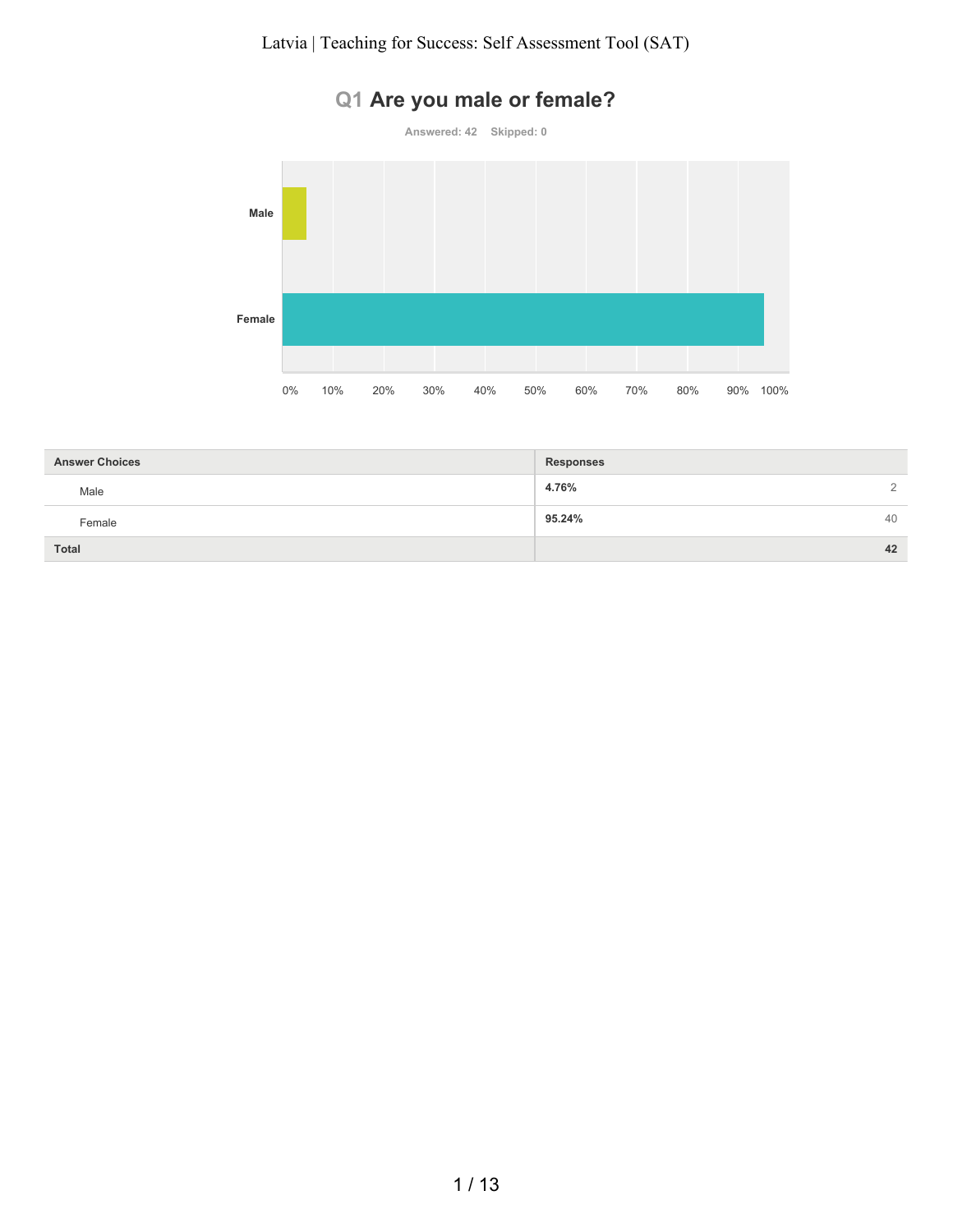#### **Q2 How many years have you been teaching?**



| <b>Answer Choices</b> | <b>Responses</b>        |
|-----------------------|-------------------------|
| 1-2 years             | $\overline{2}$<br>4.76% |
| 3-5 years             | 7.14%<br>3              |
| 6-10 years            | 7.14%<br>3              |
| More than 10 years    | 34<br>80.95%            |
| <b>Total</b>          | 42                      |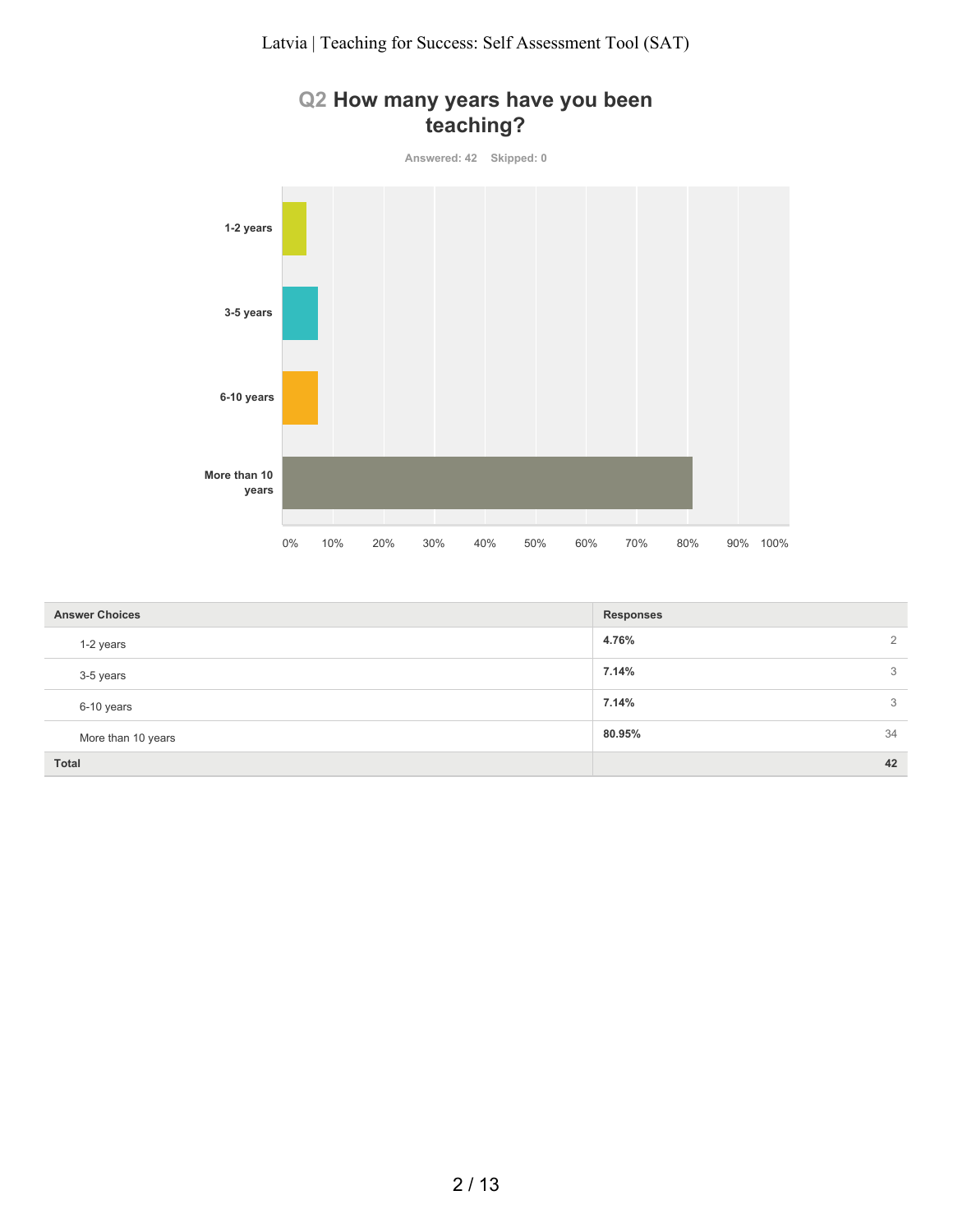## **Q3 How would you describe your own level of spoken English?**



| <b>Answer Choices</b> | <b>Responses</b> |                |
|-----------------------|------------------|----------------|
| Elementary            | $0.00\%$         | $\overline{0}$ |
| Pre-Intermediate      | 28.57%           | 12             |
| Intermediate          | 38.10%           | 16             |
| Advanced              | 33.33%           | 14             |
| <b>Total</b>          |                  | 42             |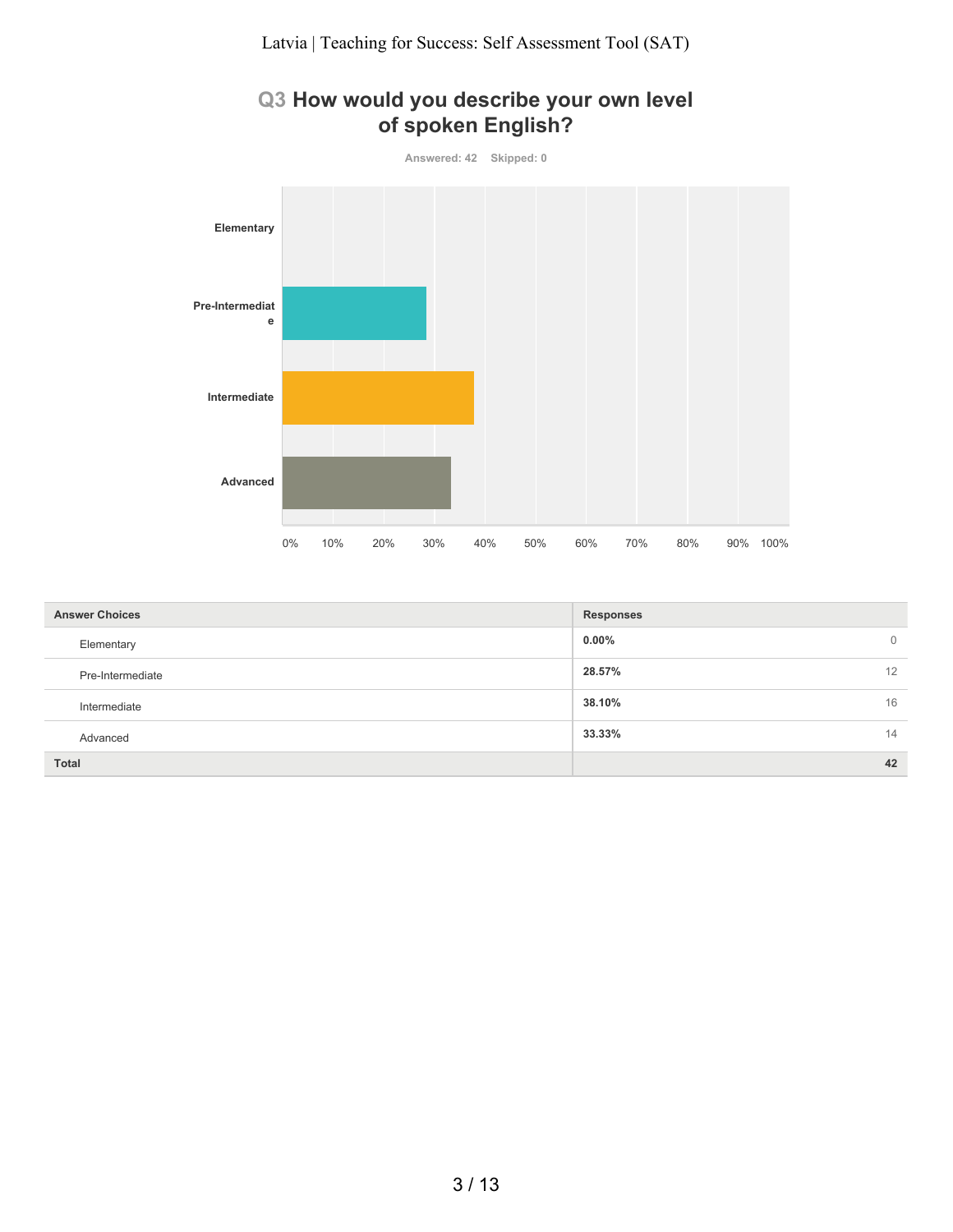## **Q4 Planning lessons and coursesThink about when you plan your lessons ...**



The statement is not clear.  $\Box$  The statement is clear but I'm not quite sure how to do this. I can do this but not very effectively. I can do this quite well. I can do this very well.

| (no label)                                                                                      |                                          |                                                                  |                                               |                                 |                                |              |
|-------------------------------------------------------------------------------------------------|------------------------------------------|------------------------------------------------------------------|-----------------------------------------------|---------------------------------|--------------------------------|--------------|
|                                                                                                 | <b>The</b><br>statement is<br>not clear. | The statement is clear but I'm<br>not quite sure how to do this. | I can do this but<br>not very<br>effectively. | I can do<br>this quite<br>well. | I can do<br>this very<br>well. | <b>Total</b> |
| a. I can write lesson aims which describe<br>the intended learning outcomes for a class.        | 2.38%                                    | $0.00\%$<br>$\Omega$                                             | 28.57%<br>12                                  | 52.38%<br>22                    | 16.67%<br>$\rightarrow$        | 42           |
| b. I can select activities which help meet the<br>aims of the lesson.                           | $0.00\%$<br>$\Omega$                     | $0.00\%$<br>$\Omega$                                             | 7.14%<br>3                                    | 71.43%<br>30                    | 21.43%<br>9                    | 42           |
| c. I can describe how learner understanding<br>will be assessed.                                | $0.00\%$<br>$\Omega$                     | 2.38%                                                            | 26.19%<br>11                                  | 59.52%<br>25                    | 11.90%<br>5                    | 42           |
| d. I can describe how feedback on learner<br>performance will be provided.                      | 2.38%                                    | 11.90%<br>5                                                      | 40.48%<br>17                                  | 35.71%<br>1.5                   | 9.52%<br>4                     | 42           |
| e. I can anticipate problems that may arise<br>during the lessons and decide how to<br>respond. | $0.00\%$<br>0                            | 7.14%<br>3                                                       | 38.10%<br>16                                  | 47.62%<br>20                    | 7.14%<br>3                     | 42           |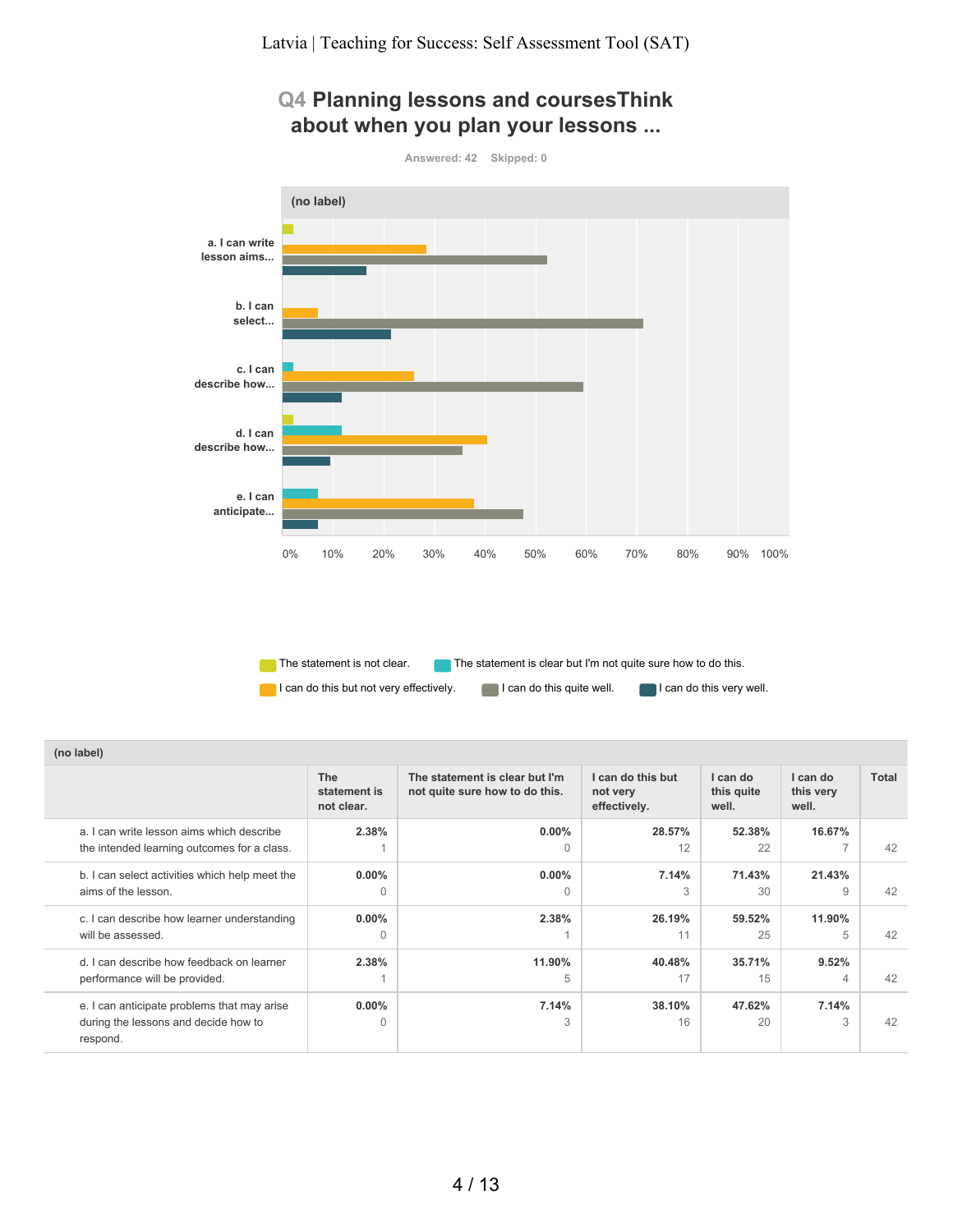#### **Q5 Managing the lessonThink about when you are in the classroom teaching...**



The statement is not clear.  $\Box$  The statement is clear but I'm not quite sure how to do this. I can do this but not very effectively. I can do this quite well. I can do this very well.

| (no label)                              |                                |                                                                  |                                            |                                 |                                |       |
|-----------------------------------------|--------------------------------|------------------------------------------------------------------|--------------------------------------------|---------------------------------|--------------------------------|-------|
|                                         | The statement<br>is not clear. | The statement is clear but I'm not<br>quite sure how to do this. | I can do this but not<br>very effectively. | I can do<br>this quite<br>well. | I can do<br>this very<br>well. | Total |
| a. I can create a positive learning     | $0.00\%$                       | $0.00\%$                                                         | 4.76%                                      | 57.14%                          | 38.10%                         | 42    |
| environment.                            | $\Omega$                       | 0                                                                | $\overline{2}$                             | 24                              | 16                             |       |
| b. I can give explanations that the     | $0.00\%$                       | $0.00\%$                                                         | $0.00\%$                                   | 76.19%                          | 23.81%                         | 42    |
| learners are able to understand.        | 0                              | O                                                                | $\Omega$                                   | 32                              | 10                             |       |
| c. I can give instructions              | $0.00\%$                       | $0.00\%$                                                         | 9.52%                                      | 64.29%                          | 26.19%                         | 42    |
| effectively.                            | 0                              | 0                                                                | 4                                          | 27                              | 11                             |       |
| d. I can check learners'                | $0.00\%$                       | $0.00\%$                                                         | 21.43%                                     | 47.62%                          | 30.95%                         | 42    |
| understanding during the lesson.        | $\Omega$                       | $\Omega$                                                         | 9                                          | 20                              | 13                             |       |
| e. I can monitor learner<br>engagement. | $0.00\%$<br>$\Omega$           | $0.00\%$                                                         | 30.95%<br>13                               | 59.52%<br>25                    | 9.52%<br>4                     | 42    |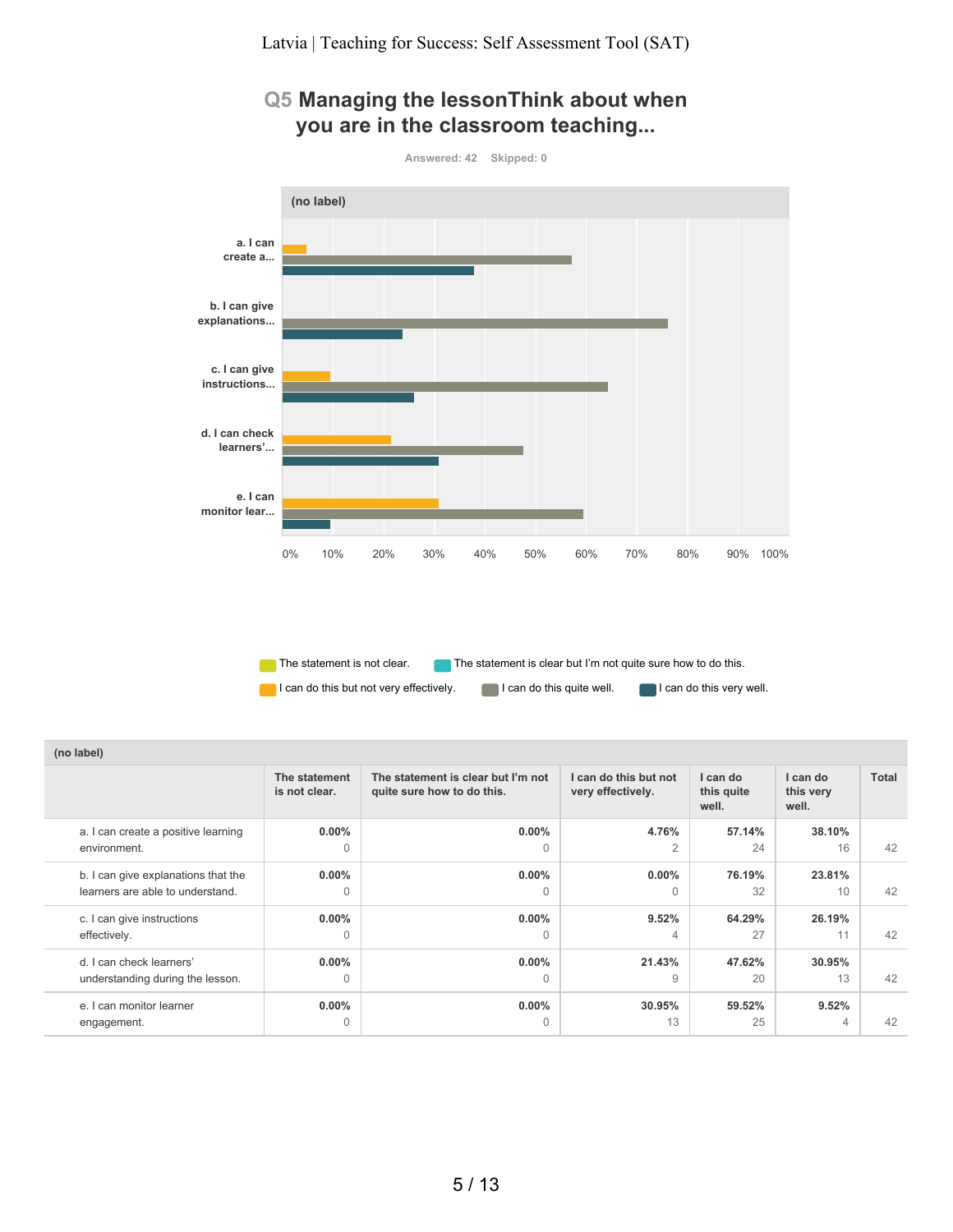

### **Q6 Assessing learning**

The statement is not clear. The statement is clear but I'm not quite sure how to do this.

| (no label)                            |                                |                                                                  |                                            |                              |                                |       |
|---------------------------------------|--------------------------------|------------------------------------------------------------------|--------------------------------------------|------------------------------|--------------------------------|-------|
|                                       | The statement<br>is not clear. | The statement is clear but I'm not<br>quite sure how to do this. | I can do this but not<br>very effectively. | I can do this<br>quite well. | I can do<br>this very<br>well. | Total |
| a. I can measure learners'            | $0.00\%$                       | 4.76%                                                            | 28.57%                                     | 59.52%                       | 7.14%                          |       |
| progress effectively.                 | $\Omega$                       | 2                                                                | 12                                         | 25                           | 3                              | 42    |
| b. I can give learners feedback on    | $0.00\%$                       | $0.00\%$                                                         | 23.81%                                     | 64.29%                       | 11.90%                         |       |
| errors that helps them improve.       | $\Omega$                       | $\Omega$                                                         | 10                                         | 27                           | 5                              | 42    |
| c. I can use assessment results to    | 2.38%                          | $0.00\%$                                                         | 40.48%                                     | 50.00%                       | 7.14%                          |       |
| inform subsequent teaching.           |                                | $\Omega$                                                         | 17                                         | 21                           | 3                              | 42    |
| d. I can assess learners in a range   | $0.00\%$                       | 2.38%                                                            | 33.33%                                     | 59.52%                       | 4.76%                          |       |
| of ways.                              | $\Omega$                       |                                                                  | 14                                         | 25                           | $\overline{2}$                 | 42    |
| e. I can reflect on the effectiveness | $0.00\%$                       | 4.76%                                                            | 38.10%                                     | 52.38%                       | 4.76%                          |       |
| of the assessment I use.              | $\mathbf 0$                    | 2                                                                | 16                                         | 22                           | 2                              | 42    |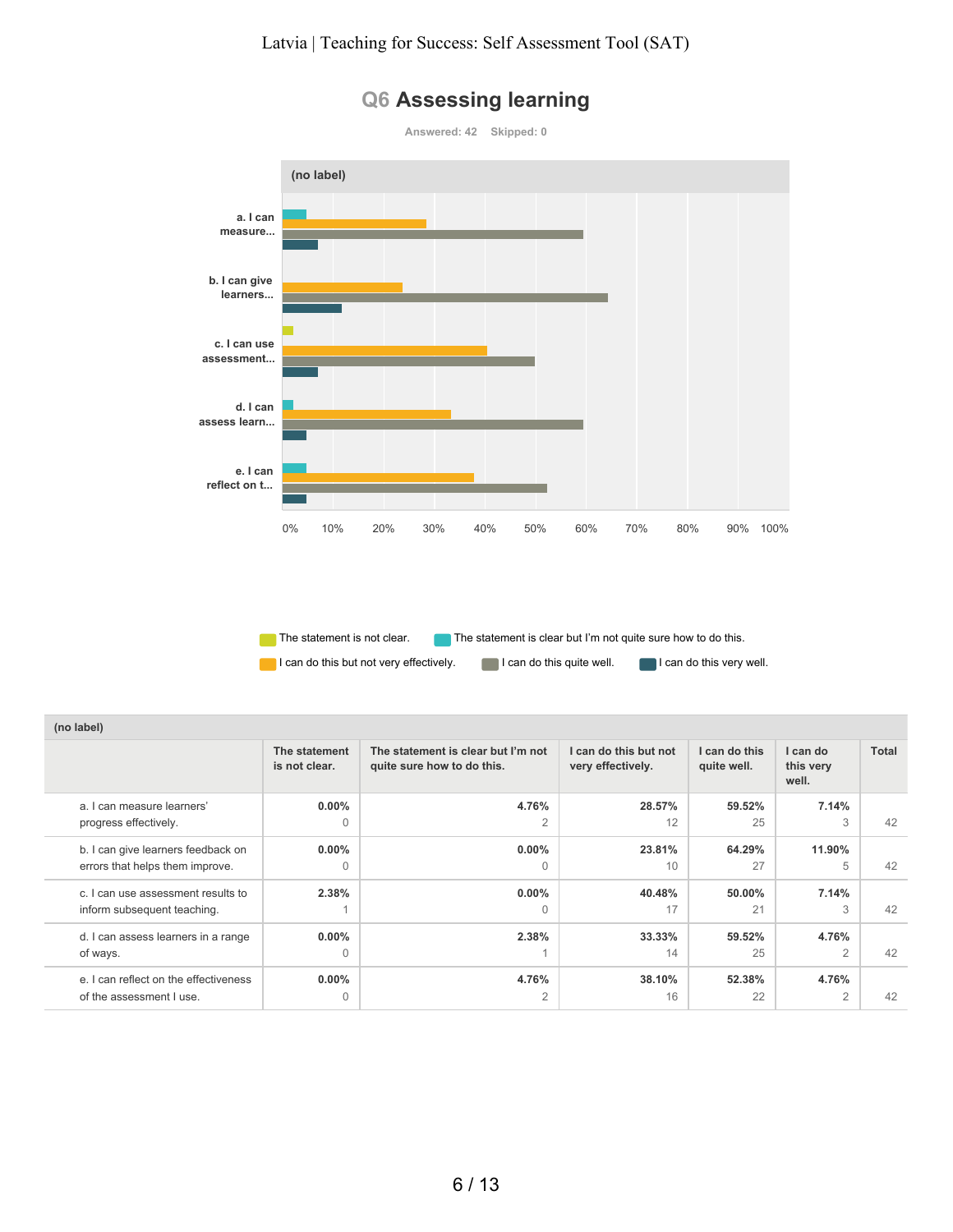

#### **Q7 Knowing the subject**

The statement is not clear. The statement is clear but I'm not quite sure how to do this.

| $\mathbf{u}$                                                                               |                                   |                                                                  |                                               |                                 |                                |       |
|--------------------------------------------------------------------------------------------|-----------------------------------|------------------------------------------------------------------|-----------------------------------------------|---------------------------------|--------------------------------|-------|
|                                                                                            | The<br>statement is<br>not clear. | The statement is clear but I'm<br>not quite sure how to do this. | I can do this but<br>not very<br>effectively. | I can do<br>this quite<br>well. | I can do<br>this very<br>well. | Total |
| a. I can use a range of engaging<br>techniques to introduce new grammar to<br>my learners. | $0.00\%$<br>$\Omega$              | 2.38%                                                            | 35.71%<br>15                                  | 45.24%<br>19                    | 16.67%                         | 42    |
| b. I can use a range of engaging<br>techniques to teach vocabulary to my<br>learners.      | $0.00\%$<br>$\Omega$              | $0.00\%$<br>0                                                    | 28.57%<br>12                                  | 59.52%<br>25                    | 11.90%<br>5                    | 42    |
| c. I can use a range of engaging<br>techniques to teach pronunciation to my<br>learners.   | $0.00\%$<br>$\Omega$              | 9.52%<br>4                                                       | 45.24%<br>19                                  | 42.86%<br>18                    | 2.38%                          | 42    |
| d. I can use a range of engaging<br>techniques to teach my learners to speak<br>English.   | $0.00\%$<br>$\Omega$              | 2.38%                                                            | 38.10%<br>16                                  | 54.76%<br>23                    | 4.76%<br>$\overline{2}$        | 42    |
| e. I can use a range of engaging<br>techniques to teach listening skills.                  | $0.00\%$<br>0                     | 9.52%<br>4                                                       | 28.57%<br>12                                  | 54.76%<br>23                    | 7.14%<br>3                     | 42    |
| f. I can use a range of engaging<br>techniques to teach writing skills.                    | $0.00\%$<br>0                     | 4.76%<br>2                                                       | 50.00%<br>21                                  | 35.71%<br>15                    | 9.52%<br>4                     | 42    |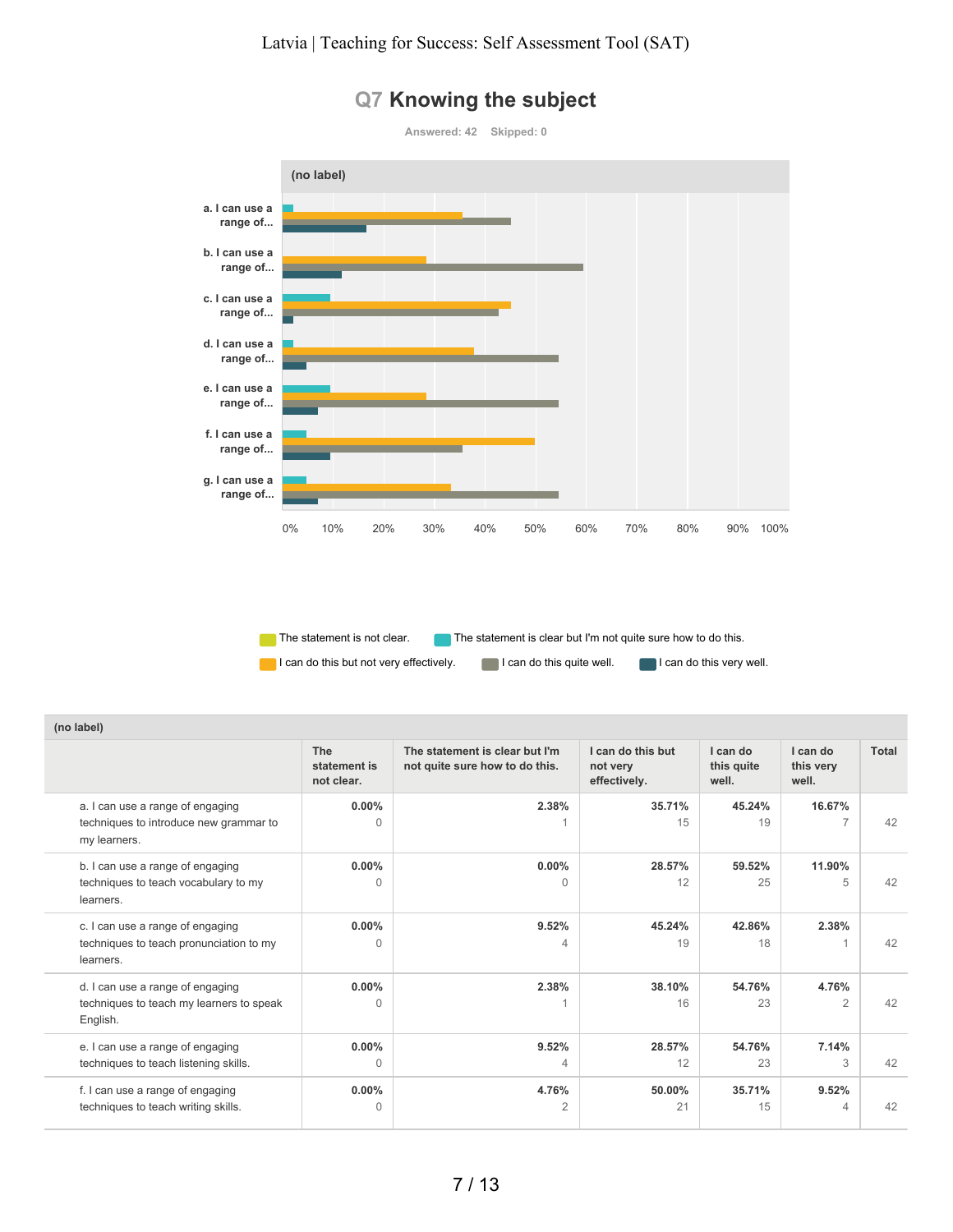|  | Latvia   Teaching for Success: Self Assessment Tool (SAT) |
|--|-----------------------------------------------------------|
|--|-----------------------------------------------------------|

| I can use a range of engaging       | $0.00\%$ | 76%    | 33.33% | 54.76%       | 7.14% |  |
|-------------------------------------|----------|--------|--------|--------------|-------|--|
| techniques to teach reading skills. |          | $\sim$ |        | $\sim$<br>∠∪ |       |  |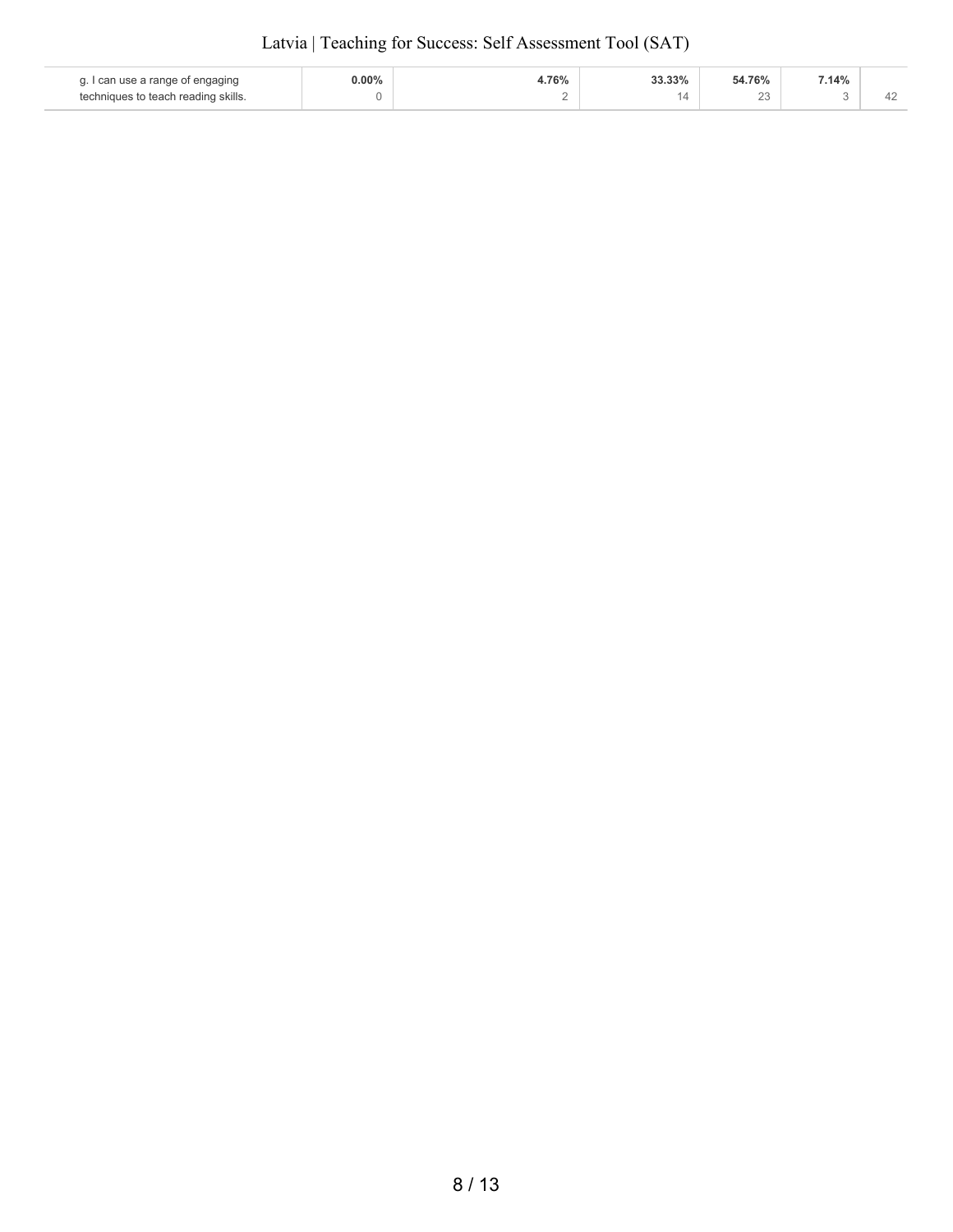

#### **Q8 Managing resources**

The statement is not clear. The statement is clear but I'm not quite sure how to do this.

| (no label)                                                                                     |                                          |                                                                  |                                               |                                 |                                |       |
|------------------------------------------------------------------------------------------------|------------------------------------------|------------------------------------------------------------------|-----------------------------------------------|---------------------------------|--------------------------------|-------|
|                                                                                                | <b>The</b><br>statement is<br>not clear. | The statement is clear but I'm<br>not quite sure how to do this. | I can do this but<br>not very<br>effectively. | I can do<br>this quite<br>well. | I can do<br>this very<br>well. | Total |
| a. I can select materials from a range of<br>different sources.                                | $0.00\%$<br>$\Omega$                     | $0.00\%$<br>$\Omega$                                             | 11.90%<br>5                                   | 61.90%<br>26                    | 26.19%<br>11                   | 42    |
| b. I can develop materials to supplement<br>the coursebook I use.                              | $0.00\%$<br>$\Omega$                     | 2.38%                                                            | 11.90%<br>5                                   | 69.05%<br>29                    | 16.67%                         | 42    |
| c. I can select materials and resources<br>based on learner needs.                             | $0.00\%$<br>$\Omega$                     | 2.38%                                                            | 11.90%<br>5                                   | 73.81%<br>31                    | 11.90%<br>5                    | 42    |
| d. I can work with colleagues to design<br>materials collaboratively.                          | $0.00\%$<br>$\Omega$                     | 4.76%<br>$\overline{2}$                                          | 19.05%<br>8                                   | 59.52%<br>25                    | 16.67%                         | 42    |
| e. I can evaluate the effectiveness of the<br>materials and resources I use during<br>lessons. | $0.00\%$<br>$\Omega$                     | 2.38%                                                            | 19.05%<br>8                                   | 64.29%<br>27                    | 14.29%<br>6                    | 42    |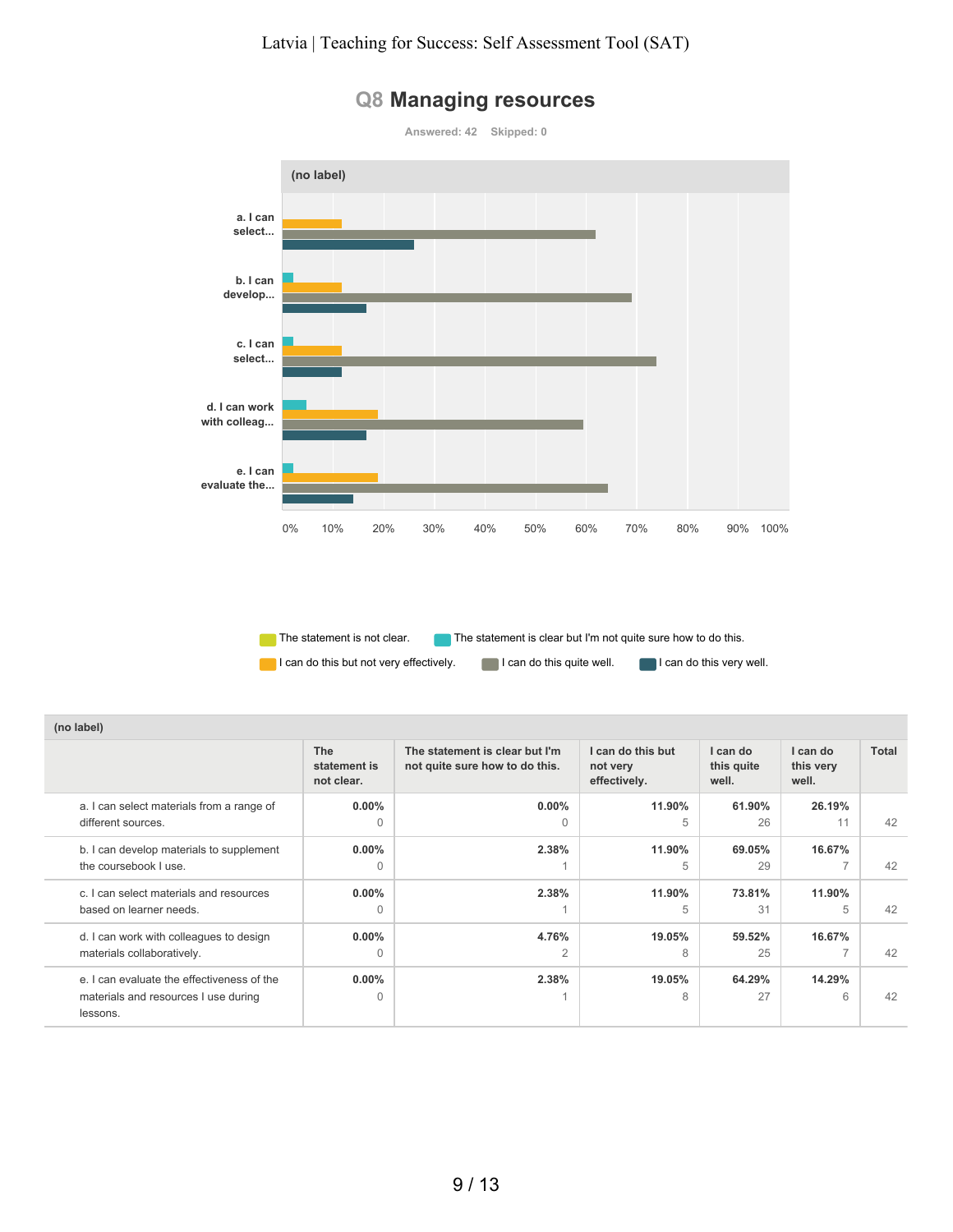

# **Q9 Integrating ICT**

The statement is not clear. The statement is clear but I'm not quite sure how to do this.

| (no label)                                                                   |                                          |                                                                  |                                            |                                 |                                |              |
|------------------------------------------------------------------------------|------------------------------------------|------------------------------------------------------------------|--------------------------------------------|---------------------------------|--------------------------------|--------------|
|                                                                              | <b>The</b><br>statement is<br>not clear. | The statement is clear but I'm<br>not quite sure how to do this. | I can do this but<br>not very effectively. | I can do<br>this quite<br>well. | I can do<br>this very<br>well. | <b>Total</b> |
| a. I can locate appropriate digital                                          | $0.00\%$                                 | 7.14%                                                            | 45.24%                                     | 30.95%                          | 16.67%                         | 42           |
| content effectively.                                                         | $\Omega$                                 | 3                                                                | 19                                         | 13                              | $\overline{ }$                 |              |
| b. I can evaluate the quality of digital                                     | $0.00\%$                                 | 11.90%                                                           | 21.43%                                     | 57.14%                          | 9.52%                          | 42           |
| content.                                                                     | $\bigcap$                                | 5                                                                | 9                                          | 24                              | 4                              |              |
| c. I can use technology to design and                                        | $0.00\%$                                 | 11.90%                                                           | 35.71%                                     | 33.33%                          | 19.05%                         | 42           |
| create teaching and learning materials.                                      | $\Omega$                                 | 5                                                                | 15                                         | 14                              | 8                              |              |
| d. I can use digital tools effectively to                                    | $0.00\%$                                 | 4.76%                                                            | 45.24%                                     | 35.71%                          | 14.29%                         | 42           |
| help my students learn English.                                              | $\Omega$                                 | $\overline{2}$                                                   | 19                                         | 15                              | 6                              |              |
| e. I can use technology confidently for<br>the purposes of teaching English. | $0.00\%$<br>$\Omega$                     | 2.38%                                                            | 52.38%<br>22                               | 28.57%<br>12                    | 16.67%                         | 42           |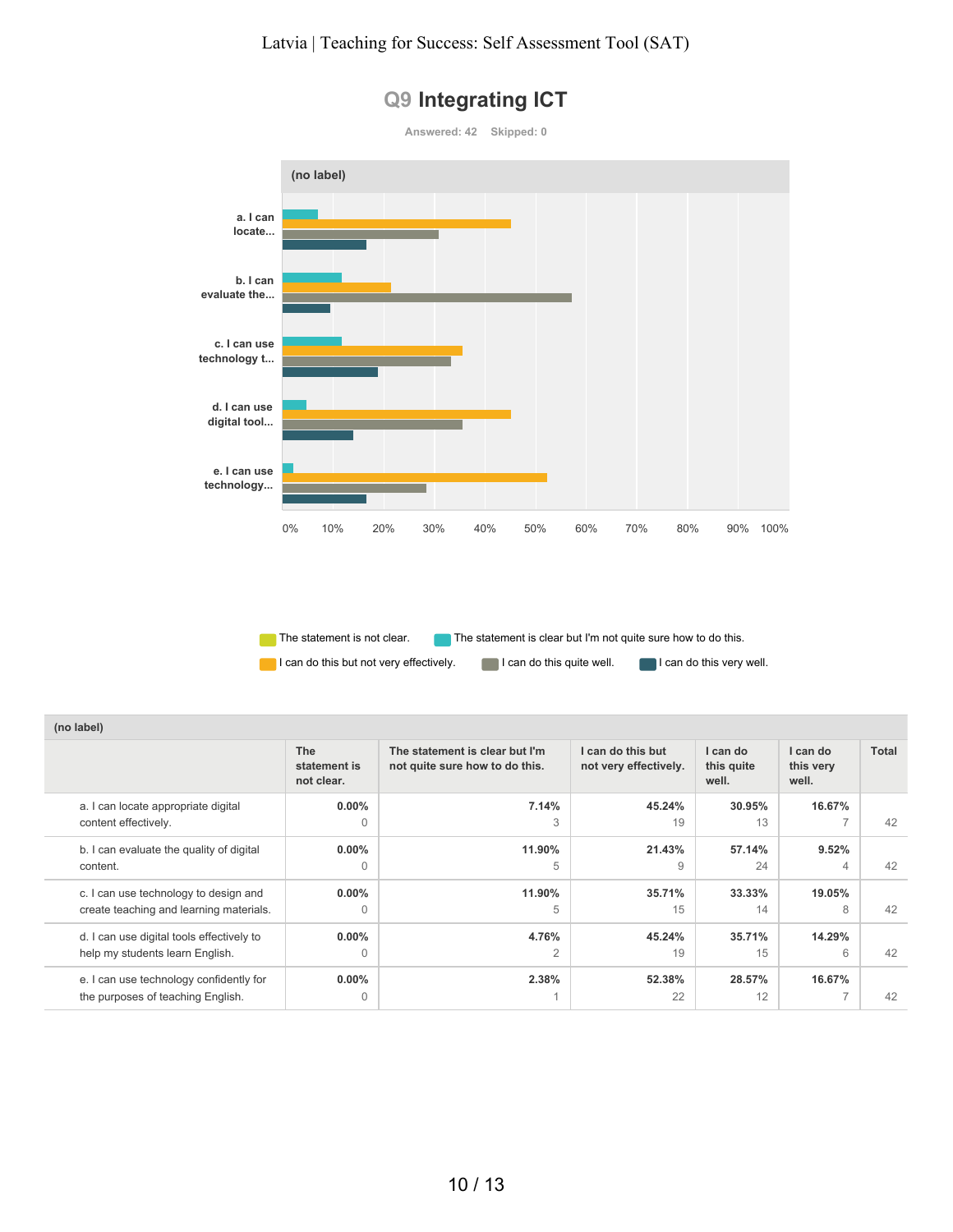#### **Q10 Understanding your learners Think about the learners you teach most often, how much do you know about the following....**

**Answered: 42 Skipped: 0**



| (no label)                                  |                                  |                |          |               |          |              |
|---------------------------------------------|----------------------------------|----------------|----------|---------------|----------|--------------|
|                                             | I don't understand this question | Nothing at all | A little | A fair amount | A lot    | <b>Total</b> |
| a. their level of English?                  | $0.00\%$                         | $0.00\%$       | 7.14%    | 64.29%        | 28.57%   |              |
|                                             | $\Omega$                         | $\Omega$       | 3        | 27            | 12       | 42           |
| b. their motivation to learn English?       | $0.00\%$                         | $0.00\%$       | 16.67%   | 57.14%        | 26.19%   |              |
|                                             | $\Omega$                         | $\Omega$       |          | 24            | 11       | 42           |
| c. their preferred ways of learning?        | $0.00\%$                         | 2.38%          | 47.62%   | 50.00%        | $0.00\%$ |              |
|                                             | $\Omega$                         |                | 20       | 21            | $\Omega$ |              |
| d. their interests?                         | $0.00\%$                         | $0.00\%$       | 38.10%   | 47.62%        | 14.29%   |              |
|                                             | $\Omega$                         | $\Omega$       | 16       | 20            | 6        |              |
| e. any special educational needs they have? | $0.00\%$                         | 4.76%          | 42.86%   | 40.48%        | 11.90%   |              |
|                                             | $\Omega$                         | $\overline{2}$ | 18       | 17            | 5        |              |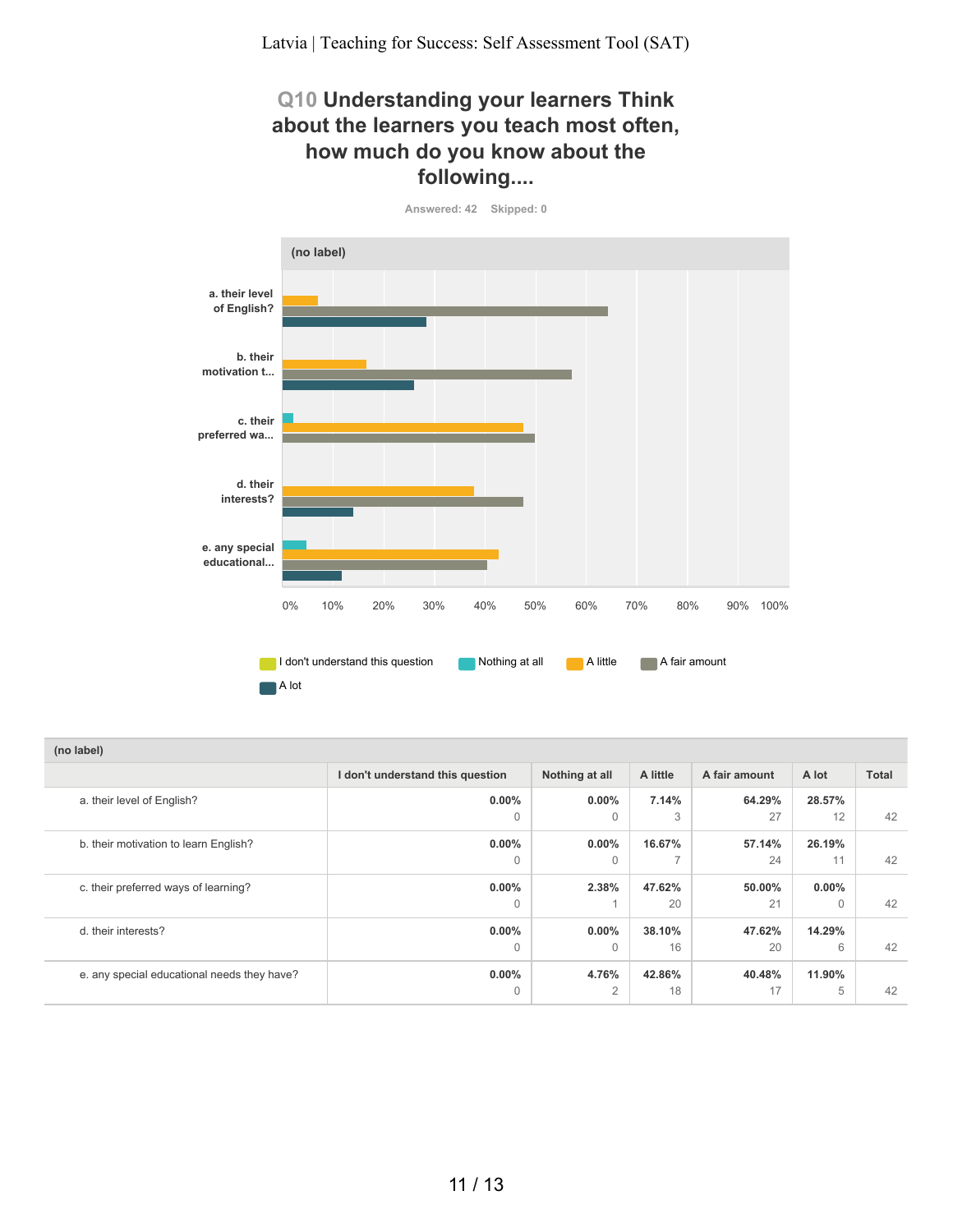#### **Q11 Promoting 21st century skillsI can select appropriate methodologies and resources for introducing, developing and evaluating my learners' skills in the following areas...**



**Answered: 42 Skipped: 0**

The statement is not clear. The statement is clear but I'm not quite sure how to do this.

| (no label)                                        |                                |                                                                  |                                            |                              |                             |       |  |  |
|---------------------------------------------------|--------------------------------|------------------------------------------------------------------|--------------------------------------------|------------------------------|-----------------------------|-------|--|--|
|                                                   | The statement<br>is not clear. | The statement is clear but I'm not<br>quite sure how to do this. | I can do this but not<br>very effectively. | I can do this<br>quite well. | I can do this<br>very well. | Total |  |  |
| a. critical thinking and<br>problem solving       | $0.00\%$<br>0                  | 16.67%                                                           | 47.62%<br>20                               | 33.33%<br>14                 | 2.38%                       | 42    |  |  |
| b. collaboration and<br>communication             | $0.00\%$<br>$\Omega$           | 4.76%<br>2                                                       | 35.71%<br>15                               | 52.38%<br>22                 | 7.14%<br>3                  | 42    |  |  |
| c. creativity and<br>imagination                  | $0.00\%$<br>$\Omega$           | 4.76%<br>$\overline{2}$                                          | 21.43%<br>9                                | 57.14%<br>24                 | 16.67%<br>$\overline{ }$    | 42    |  |  |
| d. citizenship                                    | 14.29%<br>6                    | 7.14%<br>3                                                       | 45.24%<br>19                               | 30.95%<br>13                 | 2.38%                       | 42    |  |  |
| e. digital literacy                               | 2.38%                          | 11.90%<br>5                                                      | 59.52%<br>25                               | 23.81%<br>10                 | 2.38%                       | 42    |  |  |
| f. student leadership and<br>personal development | $0.00\%$<br>0                  | 11.90%<br>5                                                      | 35.71%<br>15                               | 47.62%<br>20                 | 4.76%<br>$\overline{2}$     | 42    |  |  |